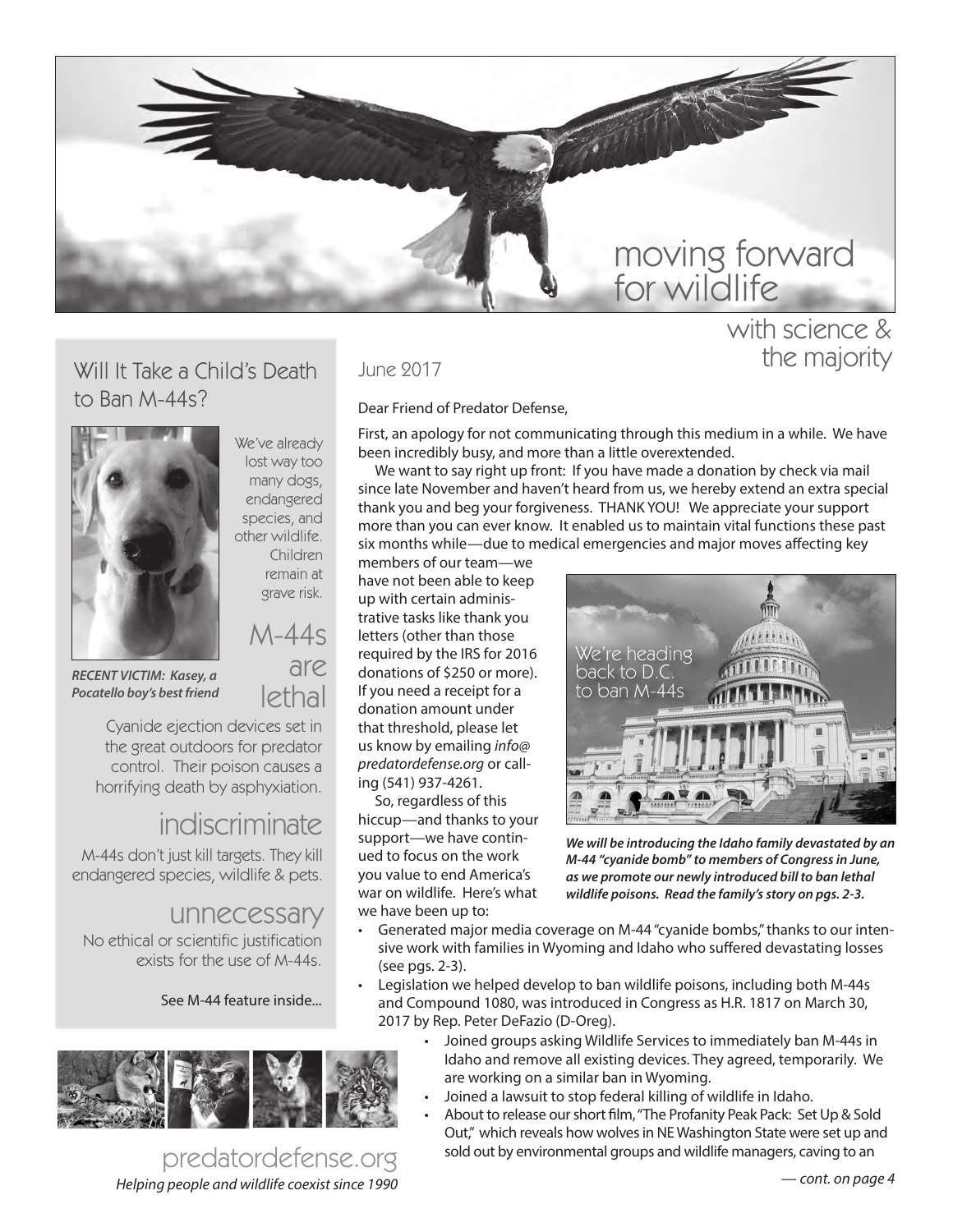# $-S$ ?The death of a child? What will it take to ban



#### Renewing Push to Ban Lethal Wildlife Poisons Nationwide after Wolf and Three Dogs Killed by M-44 "Cyanide Bomb" and Kids Exposed

Things really came to a head this year in terms of M-44 "cyanide bomb" atrocities. On February 26 a 100-pound male named OR-48 from the Shamrock Pack in NE Oregon died after triggering an M-44 set for coyotes. This event violated an agreement state wildlife officials thought they had with USDA Wildlife Services not to use M-44s in Oregon areas frequented by wolves.

Next, M-44s killed several pets, and we found ourselves immersed yet again in assisting families with severe poisoning trauma and its aftermath. A family in Wyoming had gone out on March 11 for a beautiful pre-spring walk on the prairie, one they'd taken many times before, and lost two dogs in a horrifying sequence of events to M-44s. An 8-year-old child was present (pictured on pg. 3) and put at grave risk of poisoning. The family was utterly devastated.

Just five days later another tragedy occurred in Pocatello, Idaho, which led us to begin working with the Mansfield family (pictured above) whose 14-year-old son, Canyon, accidentally set off an M-44 on a hill behind his back yard, a place he played with his dog, Kasey. He then watched helplessly as Kasey died an excruciating death (see pg. 3). Canyon and his family are devastated and outraged. Canyon had to be hospitalized and is being closely monitored. He has suffered excruciating migraine headaches ever since the poisoning. We helped the Mansfield family deal with the trauma, the media barrage, the stonewalling wildlife agencies, and the politics. We are amazed, but grateful, to find their pain has compelled them to take further action to prevent others from suffering such agony.

The Mansfields are traveling to Washington, D.C. with us in June to visit members of Congress and help generate support for HR. 1817, the bill we helped write that will ban M-44s and Compound 1080. These are lethal poisons used by USDA Wildlife Services agents and local wildlife agencies for unnecessary and unscientific "predator control." The bill is technically called "The Chemical Poisons Reduction Act of 2017," but the Mansfield's have nicknamed it "Canyon's Law, in honor of their son. We've been the driving force behind this legislation since 1990, and Rep. Peter DeFazio (D-Oreg.) introduced the new bill on March 30. What we need now is your help to get this legislation passed into law. It is a common-sense, tax-saving, non-partisan bill. It should be supported without resistance as an essential public safety measure by all elected officials.

*Meet the Mansfield family of Pocatello, Idaho. They lost their beloved lab, Kasey, to an unmarked M-44 "cyanide bomb" in March. They almost lost their 14-year-old son, Canyon, as well. Canyon accidentally set off the device while taking a walk with Kasey on a hill behind their house. Canyon was knocked on his back and covered in cyanide. But he was upwind and his dog was not. Canyon watched Kasey die an agonizing death. In addition to the trauma, he has suffered serious poisoning side effects. The family is now headed to D.C. with us to urge Congress to ban M-44s.*



Help us generate overwhelming & bipartisan support for H.R. 1817, the bill to ban M-44s nationwide. Learn more and donate at www. predatordefense.org.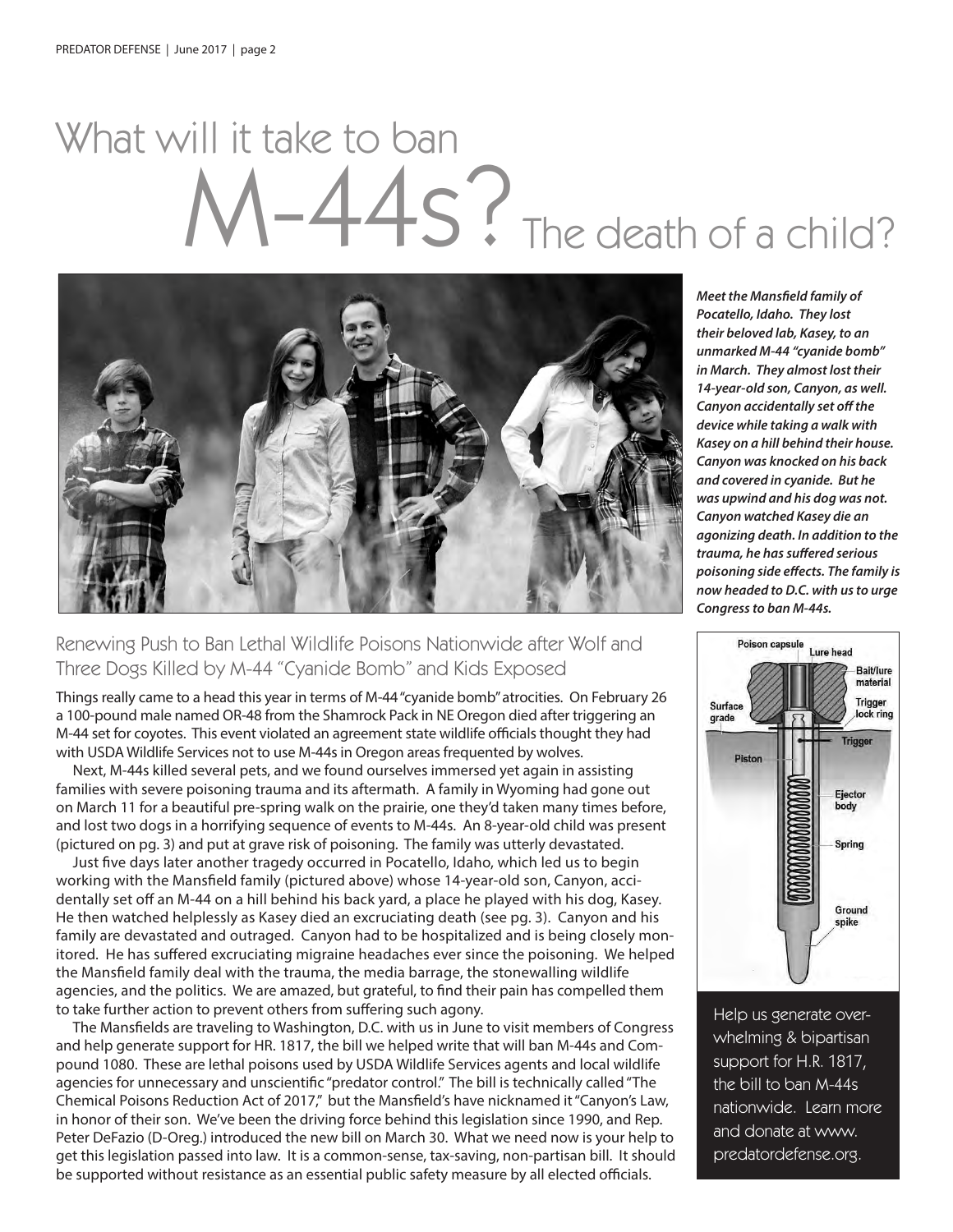# 14-Year-Old Boy Accidentally Triggers M-44 That Kills His Best Friend



*Canyon Mansfield and best friend Kasey play in spot behind his yard where an M-44 killed Kasey.* 

#### Excerpts from Canyon's Account of His Dog's Death by an M-44

"It was March 16, 2017 and I, Canyon Mansfield, was home sick for the second day with a common cold. Around noon I yearned to go outside and hike the hill behind my home. This is not an unusual endeavor for me or anyone else as the hill is a common hiking and biking location. **There should have been no risk associated with a 14-year-old boy taking a stroll near his home.** I took my dog, Kasey, with me to keep me company.

We walked up the hill as Kasey and I played ball, completely unaware of the traps lurking around us. We reached the top of the hill. I admired the beautiful landscape around us that I have seen many times before. I sat down and began to pray in the spirit of the nature around me. I then got up to explore the hill out of curiosity. After throwing Kasey's toy, I spotted a metal tube sticking out between two rocks. The tube closely resembled a sprinkler head. While my dog ran around I bent down and touched the strange tube. A metal spring triggered and the device popped. Orange gas spewed around me and I found myself lying on the ground. My left arm and calf were covered with orange powder. My left eye burned. I hurried to the nearest patch of snow and irrigated my eye and washed my clothes with the snow.

I heard a mumbling sound which I assumed was Kasey chewing and shaking his toy. I was surprised to see the toy sitting a few yards next to him. I felt my stomach clench into a knot because I knew instantly that something was wrong. I then called him next to me. No response came from him except mumbling...He started to seizure. I panicked and kept yelling his name in disbelief. I examined him thinking he might have gotten shot by the strange outburst of the metal tube, because **I saw blood on the snow. The blood was coming from his mouth. His eyes were turning glassy and he was twitching with fear...I got my parents to come help, but it was too late...the dog who I played outside with just that day lay still and quiet.** 

No one in our neighborhood knew these weapons existed until this incident occurred. No phone call or letter in the mail to tell people of the traps that will sooner or later kill someone or something. USDA Wildlife Services agents are very lazy placing these traps on BLM property and saying it was someone else's, not checking for close inhabitants, not having legible signs placed around the bomb, not warning neighbors of the bombs they placed, and not creating a better way of protecting livestock a long time ago, because this has happened many times before. They also continue to say that coyote cyanide bombs are ethical. How are these things ethical? They are using chemical warfare within neighborhoods...near houses. Not a very intelligent way of protecting livestock.

I miss my dog very much. He was my best adventuring buddy in the entire world. No amount of money or any sincere apology can replace my friend. **However, my family will not be victims in this event. We will fight to make these bombs illegal because they are morally wrong.** I thank you for reading my story and I hope you were affected by it. Please help me to [make] these illegal because no boy should watch his dog die in his arms. Save someone else from the pain my family has suffered.

I love you, Kasey."

- Canyon Mansfield, Pocatello, Idaho

Read Canyon's full account of the poisoning of his lab Kasey, and Roxy Marie's family's tragic loss of two dogs at www. predatordefense.org/m44s.htm.



*Canyon holds Kasey's collar in location where he died.*



*Roxy Marie, an 8-year old Wyoming girl, holds a photo of Abby, her dearly beloved dog. Abby and another dog were killed March 11, 2017 by an M-44 "cyanide bomb" while her family was taking a customary walk on the prairie. In her shock and grief, Roxy Marie repeatedly kissed her deceased dog, exposing herself to poisoning.*